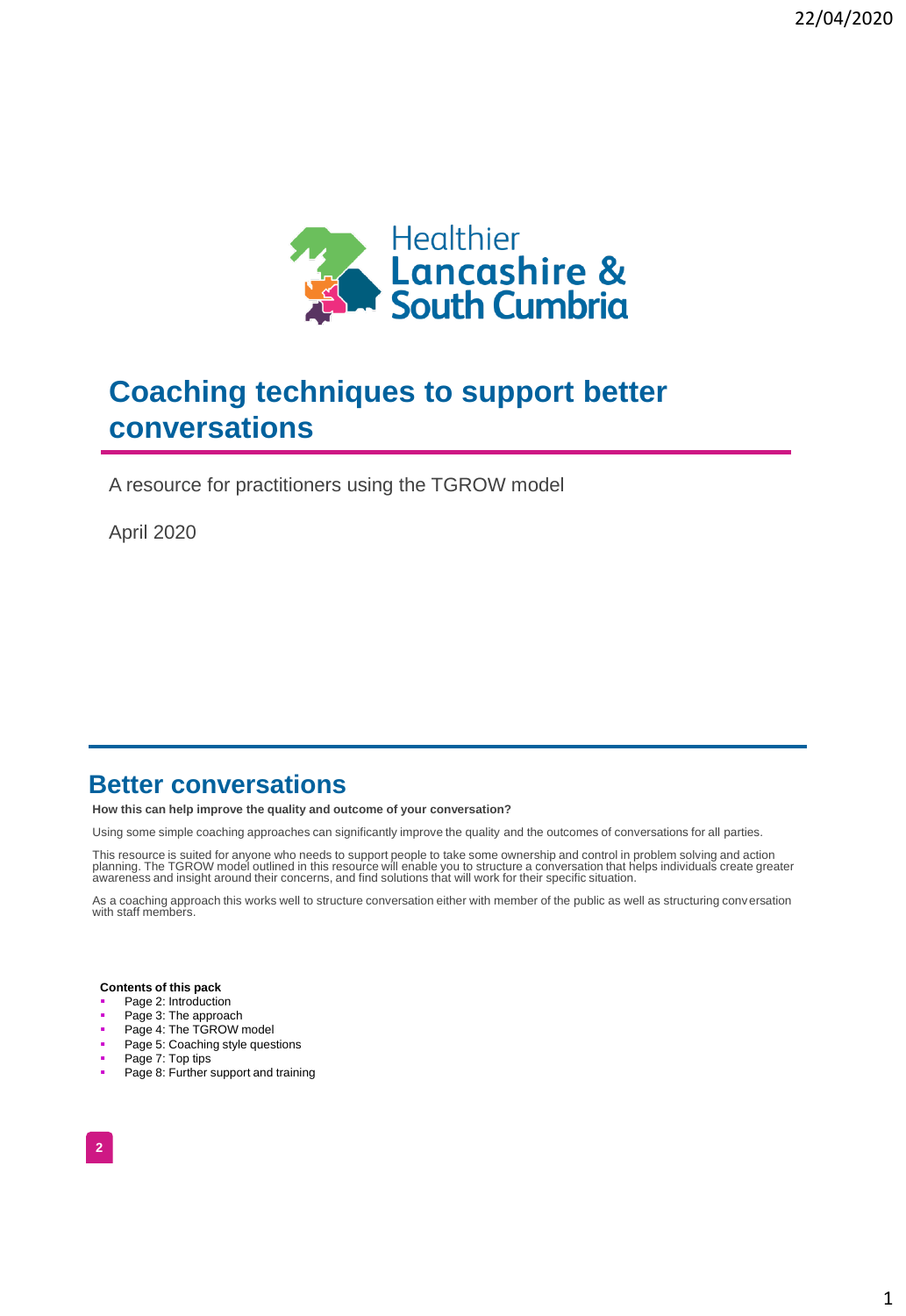# **What is a coaching approach?**

A coaching approach can enable people to process what is going on for them and others during uncertain times, helping them to figure things out for themselves, what they may need from others, to feel more grounded with what is happening and identify what they can and cannot affect or control relating to their own health and wellbeing circumstances.

# **What is TGROW?**

The TGROW coaching model is a variation of John Whitmore's GROW Model and is a popular, simple and affective framework driven by a powerful coaching philosophy. The **T** stands for Topic, in other words the broad area that the person being coached (coachee) wants to address. The rest of the **TGROW** coaching model follows the traditional GROW structure of **Goal, Reality, Options,** and **Will,** which is detailed on page 4 of this resource.

### **What makes a conversation person centred?**

A person centred approach focuses compassionately on people being equal partners and them having the resources and potential to find their own solutions for the challenges they face.



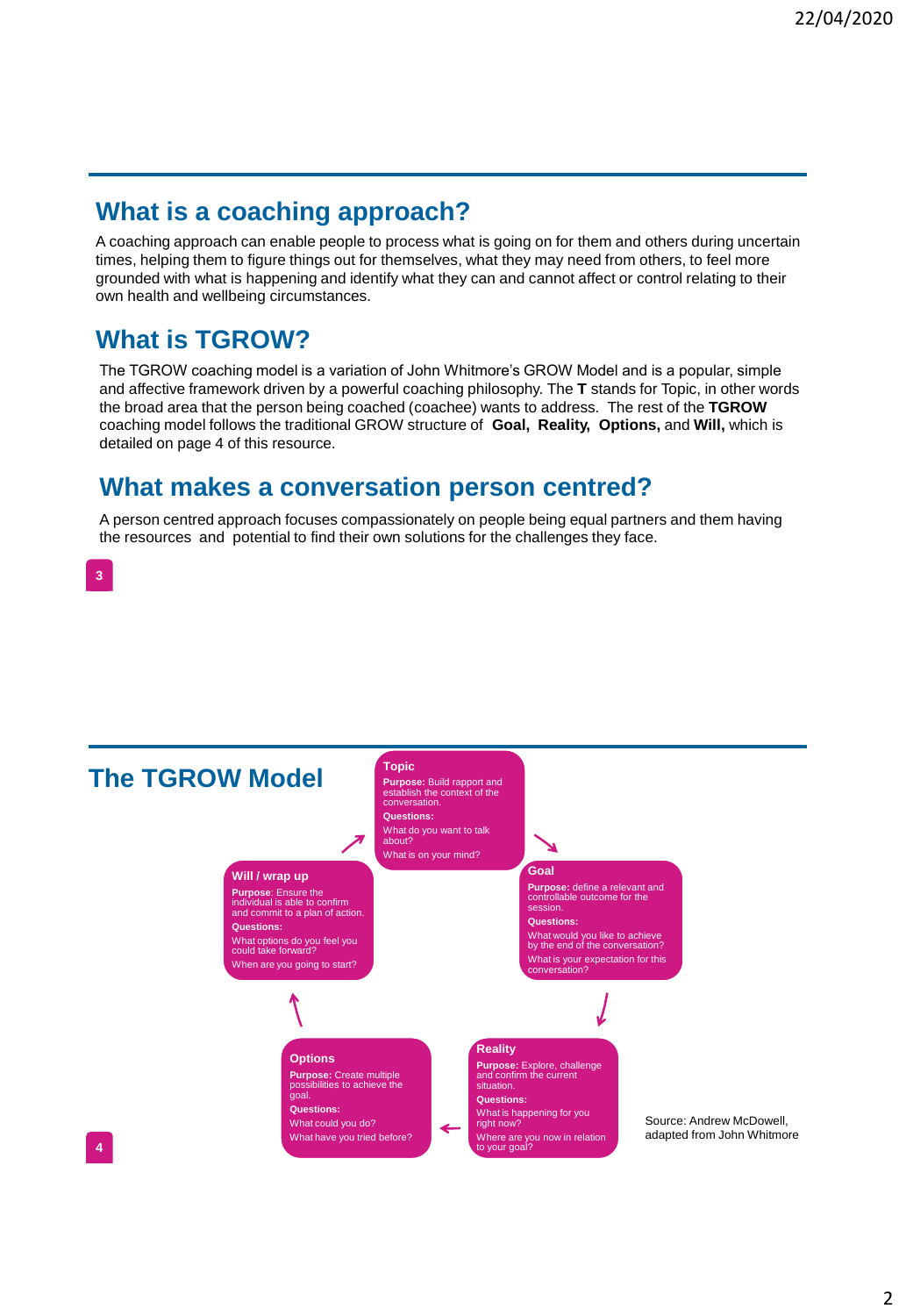# **Questions for each stage of TGROW**

| <b>TOPIC</b>           | What would you like to talk about?<br>$\bullet$<br>What's important to you right now?<br>$\bullet$<br>What areas do you want to explore and address?<br>٠                                  | What's on your mind?<br>٠<br>What is your priority?<br>٠                                                                                                                                         |
|------------------------|--------------------------------------------------------------------------------------------------------------------------------------------------------------------------------------------|--------------------------------------------------------------------------------------------------------------------------------------------------------------------------------------------------|
| <b>GOAL</b>            | What's your goal and expectation for this<br>conversation?<br>What would you like to have achieved by the end of<br>this conversation?<br>What will make you feel this time is well spent? |                                                                                                                                                                                                  |
| <b>REALITY</b>         | How are things going right now?<br>٠<br>How do you feel?<br>What is the biggest concern?<br>Who and what in your life that can help to improve<br>٠<br>your situation?                     | What resources do you have available to you?<br>What barriers do you face?<br>٠<br>Is this something you have thought about and tried?                                                           |
| <b>OPTIONS</b>         | What are some of the ways you can approach this?<br>$\bullet$<br>What's another way of looking at this?<br>Would you like to explore some of your options?<br>$\bullet$                    | What are some of the advantages and disadvantages<br>of these options?<br>What have you tried before?<br>Can I share with you something you may find helpful<br>and see what you think about it? |
| <b>WRAP UP</b><br>WILL | What options are your best choice?<br>٠<br>When will you do this?<br>٠<br>What are you willing to commit to doing/trying?<br>٠                                                             |                                                                                                                                                                                                  |

### **Other powerful coaching questions**

The best coaching questions are selected for the right situations and occasions and here are some of our favourites to choose from:

- **What would you like to have achieved by the end of this conversation?** We ask this at the beginning of every conversation so both parties can keep on track and remain are clear about the direction of the conversation.
- **IN What is your current biggest issue or challenge?** This helps the person to prioritise and focus on any issue or challenge. You can follow this with what is in your control and out of your control as this helps to identify what you can and can't change.
- **■** What is working well for you and what can you be doing for yourself? This is a strength based question and focuses on the persons own resources, connections and community**.**
- **How will you know things are working better for you?** A reflection question that can be expanded for the person to visualise a better future.
- **If all are there any important questions that I have missed?** This lets the person offer something relevant that isn't missed.
- What's the first or one step you can take towards your goal? This is great for helping a person think about manageable actions, especially if they feel overwhelmed. You can change this to the easiest action, as a first step if needs be. It's good to add In a timeframe (the next week or fortnight) to help them commit to their action and make it real.
- **What are the most important takeaways for you from this conversation?** This lets the person reflect on the key benefits of the conversation**.**

**5**